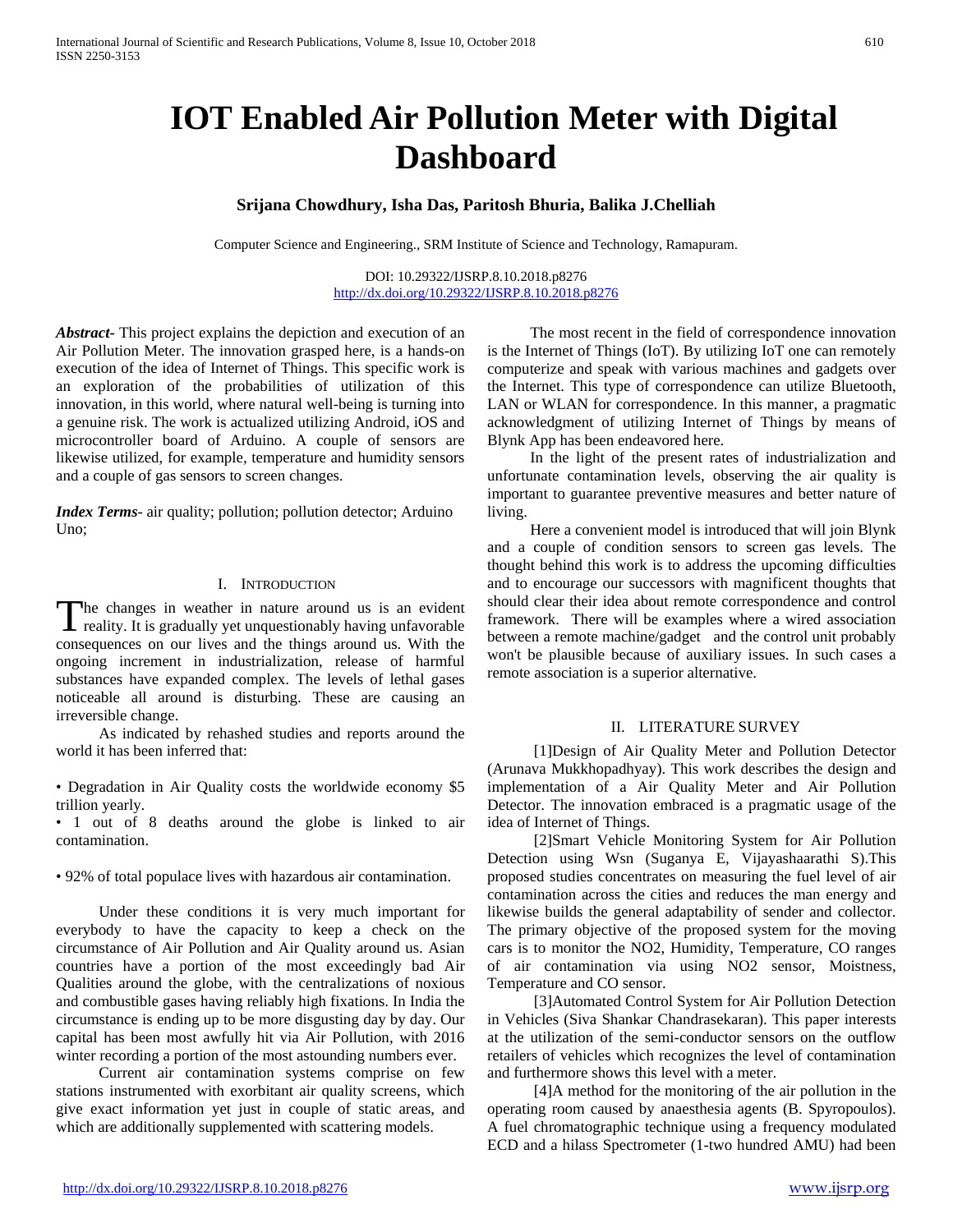used for the dedication of Nitrous Oxide, Halothan and Isofluoran lines in Operating Theatre environment.

#### III. PROPOSED SYSTEM

 This task is an IoT enabled air tainting meter to screen air quality on your mobile phone using Blynk application and Arduino board. Blynk is an Internet of Things (IoT) stage generally used, to control Arduino.

 Here, Blynk gives a computerized dashboard on your cell phone that showcases continuous air quality readings for your surroundings.

 Blynk isn't intended for a particular board or shield. It will prepare you on the web and for the IoT, independent of whether Arduino or Raspberry Pi is

connected to the Internet over Wi-Fi, Ethernet or an ESP8266 chip.

# IV. SYSTEM ARCHITECTURE



Fig 1: System Architecture



Fig 2: Internal Architecture

## V. MODULE IDENTIFICATION

 The various modules of this particular project is described as follows:

## i. PM2.5/PM10 sensor (SDS011)

 Particulate matter (or PM), is a blend of strong particles and fluid beads skimming noticeable all around. A few particles are discharged specifically from a particular source, while others are shaped in convoluted concoction responses in the climate.

 The PM2.5/PM10 sensor associated crosswise over CON1 was created by INOVAFIT, which is an upshot off from University of Jinan, China. It utilizes the principle of laser disseminating , and can recognize suspended particulate issue fixation running from 0.3 to 10 microns. Information gathered by the sensor is steady and dependable. SDS011 sensor is associated with UART port (TX and RX) of Arduino Uno board.



Fig 3: PM Nova Sensor

## ii. Temperature and humidity sensor (DHT11)

 This composite sensor contains aligned advanced flag yields of temperature and dampness. Related with connector CON3, it joins a resistive-type moisture estimation part and a NTC temperature-estimation device. Its output pin is associated to digital pin 5 of Arduino Uno board. It is generally pocketfriendly as compared to it's execution.



Fig 4: Temperature and Humidity Sensor

#### iii. Power Supply

 A 12V battery or supply is associated with connector CON7, which is regulated to 5V utilizing 7805 controllers (IC1 and IC2). At the point when the framework is controlled on, the gadget takes one moment to preheat the gas sensor before it is prepared for task. The entire sensor circuit can be fueled by 9V or 12V connector or battery. Here, IC1 and IC2 have been utilized for driving different parts of the circuit.

 Encase the entire sensor circuit in an appropriate box, which ought to be set where you need to screen air quality or pollution.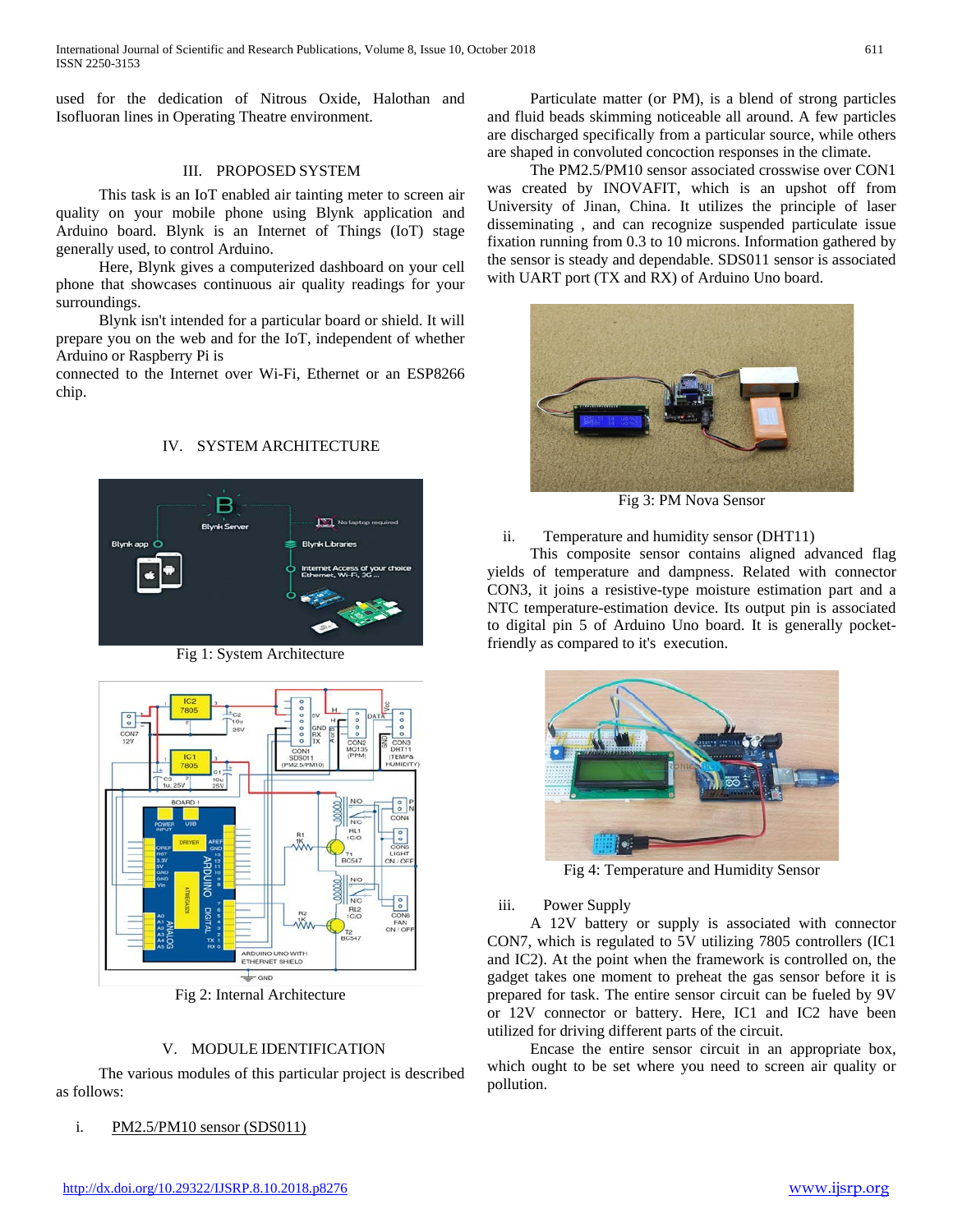

iv. Ethernet shield

 Arduino Ethernet shield enables you to effortlessly associate Arduino to the Internet. This shield empowers Arduino on the planet, with an Interto send and get information from anyplace that has net connection.



Fig 6: Ethernet Shield





Fig 7: Blynk App

 Blynk can control equipment remotely. It can show sensor information, store and imagine it, among other unique things. There are three noteworthy segments in the stage as given underneath:

• Blynk application

 It enables you to make astonishing interfaces for your activities utilizing different gadgets.

**Blynk** server

 It is in charge of all correspondence between the cell phone and equipment. You can utilize Blynk Cloud or run your private Blynk server locally. It is open source, and can deal with a large number of gadgets. It can likewise be propelled on Raspberry Pi.

• Blynk libraries

 Libraries are accessible for all mainstream equipment stages. The libraries empower correspondence with the server, and process all approaching and active commands.When you press a catch on Blynk application on the telephone, the flag goes to the Blynk Cloud, where it discovers its way to the equipment. It works on a similar route the other way, and everything occurs in a squint of an eye.

# VI. WORKING PRINCIPLE

 Stage 1: Mount Ethernet shield on Arduino Uno and interface Board1 to PC utilizing a USB link.

 Stage 2: Change the IP address in IPAddress IP (your IP address) in Arduino portray ethernetclient.ino. This outline/program code can be downloaded from the finish of the article.

 Assemble and transfer the code into Arduino Uno from Arduino IDE. This code demonstrates to you industry standards to make a HTTP ask for utilizing an Ethernet shield. It restores a Google scan for the word Arduino. Aftereffects of this inquiry are distinguishable as HTML through Arduino's serial window.

 Stage 3: Compile ethernetserver.ino portray and transfer it to Arduino Uno board. Change your IP address in IPAddress IP (your IP address) in the draw. In this point of reference, use your Ethernet shield and Arduino board to make a clear Web server. Using the Ethernet library, your contraption will have the ability to answer a HTTP request with the Ethernet shield.

 Subsequent to exploring to the Ethernet shield's IP address, Arduino will react through HTML program and will be prepared to acknowledge input esteems from simple pins [A0 through A5] of Board-1.

 Stage 4: Connect your adaptable with Wi-Fi. Download and present Blynk application from Google Play store. At that point, make another Blynk account . This record is separate from the records utilized for Blynk Forums, on the off chance that you as of now have one.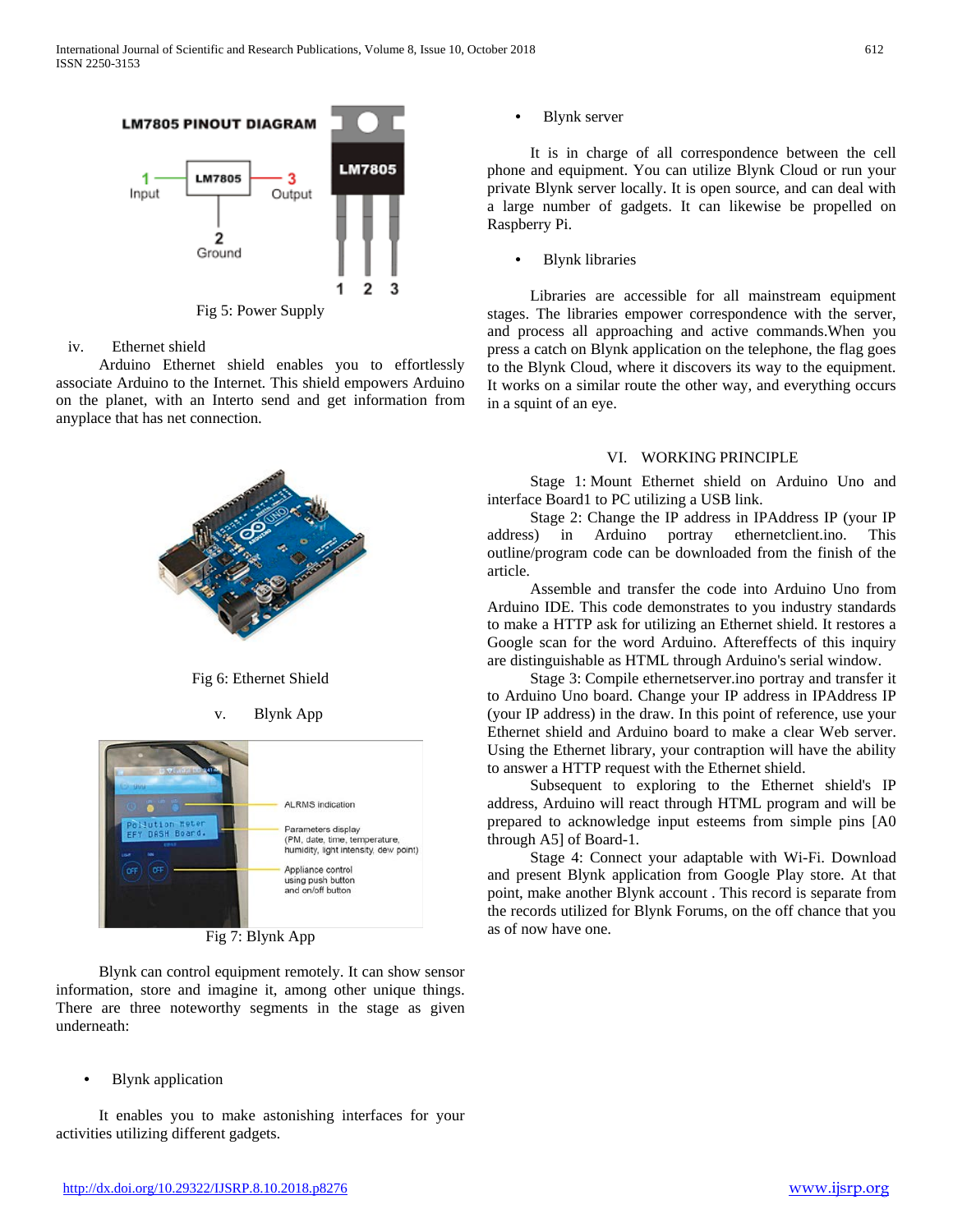

Fig 8: Making another record in Blynk

 A record is expected to spare your ventures and approach these from different gadgets anyplace on the planet. It is additionally a safety effort.

 Stage 5: After you have effectively signed into your record, begin by making another venture and give it a name.

| <b>术 ● 川 □ 过 14:54</b><br>← Create New Project        |
|-------------------------------------------------------|
| <b>Project Name</b>                                   |
| HARDWARE MODEL<br>Arduino UNO                         |
| <b>AUTH TOKEN</b><br>b7884ecddd74421dae62080309bee94c |
| E-mail<br>Refresh                                     |
| Create                                                |
|                                                       |

Fig 9: Creating a new project window

 Stage 6: Select the equipment show you expect to utilize. For this situation it is Arduino Uno.



Fig 10: Selecting the hardware

 Stage 7: Authorisation (or Auth) token is a unique identifier that is needed to connect the hardware to your smartphone. Each new venture you make will have its own Auth token. Snap email catch and the token will be sent to the email address you utilized for enrollment. Utilize this token in auth $[] =$ "your token" in pollution.ino record.

| MMHO                          |                                  |
|-------------------------------|----------------------------------|
| $\leftarrow$ Project Settings |                                  |
|                               |                                  |
| <b>Test stand</b>             |                                  |
| <b>HARDWARE MODEL</b>         |                                  |
|                               | <b>Arduino UNO</b>               |
| AUTH TOKEN                    |                                  |
|                               | 5691e6b122ad4dad9cdf953d66aa5d8c |
| Refresh                       | F-mail                           |
|                               | <b>Delete</b>                    |

Fig 11: Typical authorisation token

Stage 8: Press Create



Fig 12: Create Button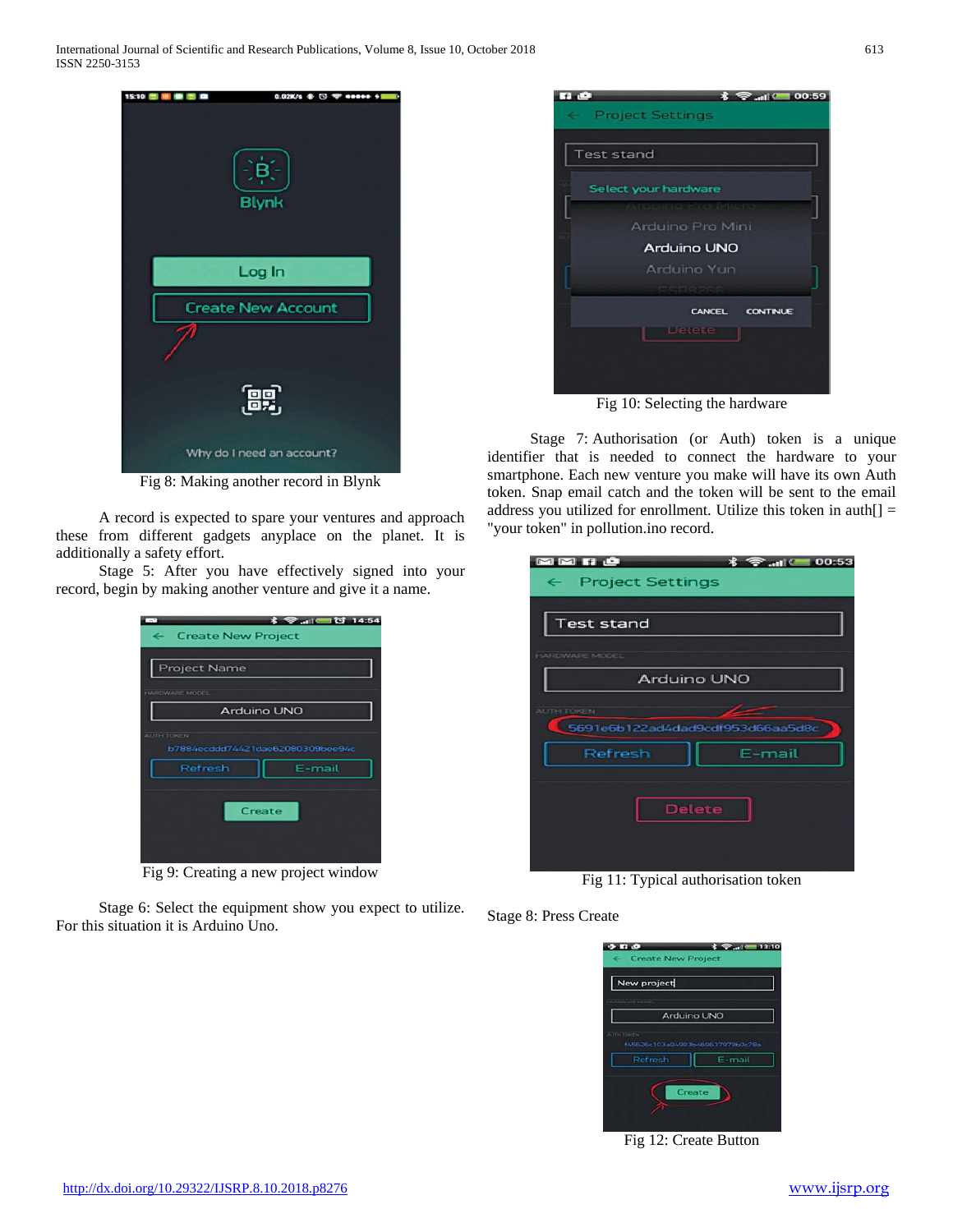Stage 9: The task canvas is vacant right now. Tap anyplace on the canvas to open the gadget box; every single accessible gadget is situated here.

| 15:22 圈圈 | $0.26K/s \oplus \textcircled{1}$ $\circledast$ seess $\div$<br><b>75 CO</b> |
|----------|-----------------------------------------------------------------------------|
|          | <b>Widget Box</b>                                                           |
|          | YOUR ENERGY BALANCE<br>(@ +3,820<br>+ Add                                   |
|          | <b>CONTROLLERS</b>                                                          |
|          | <b>Button</b><br>$+200$                                                     |
|          | Slider S<br><b>III</b> b<br>1200                                            |
|          | Slider L<br>(iii b<br>1200                                                  |
|          | Timer<br>,200                                                               |
|          | <b>Two Axis Joystick</b><br>\$400                                           |
|          | zeRGBa<br>1400                                                              |
|          | <b>DISPLAYS</b>                                                             |
|          | <b>Value Display S</b><br>г.<br>12. WE J $\sim$ D .                         |

Fig 13: Widget Box

 Add the following widgets in the settings and make the screen look like a digital dashboard as shown in. This incorporates including the LCD, LED, on/off switch, pushbuttons and RTC gadgets.



Fig 14: Including the widgets

 Stage 10: Now, run the Blynk application program.When you are finished with the settings, squeeze Play. This will change the presentation from alter to play mode where you can communicate with the equipment. While in play mode, you won't have the capacity to drag or set up new gadgets. Press Stop and return to alter mode.



Fig 15: Run the Program.

## VII. CONCLUSION

 Air contamination is a mind boggling issue as far as toxicology and wellbeing hazard appraisal. There are a wide range of kinds of toxins which may offer ascent to consolidated impacts. To stop the contamination we have to spread mindfulness among individuals. They should know the current circumstance of the air and in what condition they are living. There is an immediate connection between the air quality of a surrounding and the strength of its inhabitants. It has been seen that on familiarity with the air contamination with real time data there have been changes in behavior that lead to healthier choices that are beneficial to the environment as well.

Here an endeavor has been made to assemble an air quality checking gadget, utilizing air contamination meter along with computerized dash board.

#### **REFERENCES**

- [1] Design of Air Quality Meter and Pollution Detector ( Arunava Mukhopadhyay, Abhirup Sengupta, Shuvam Paul, Debdutta Saha, Kaustav Shome,Srinwan Roy, Shreya Ghosh, Agniv Basu, Kaustavi Sen, Rajib Chatterjee.)
- [2] Smart Vehicle Monitoring System for Air Pollution Detection using Wsn. ( Suganya E, Vijayashaarathi S)
- [3] Automated Control System for Air Pollution Detection in Vehicles (Siva Shankar Chandrasekaran, Sudharshan Muthukumar and Sabeshkumar Rajendran.)